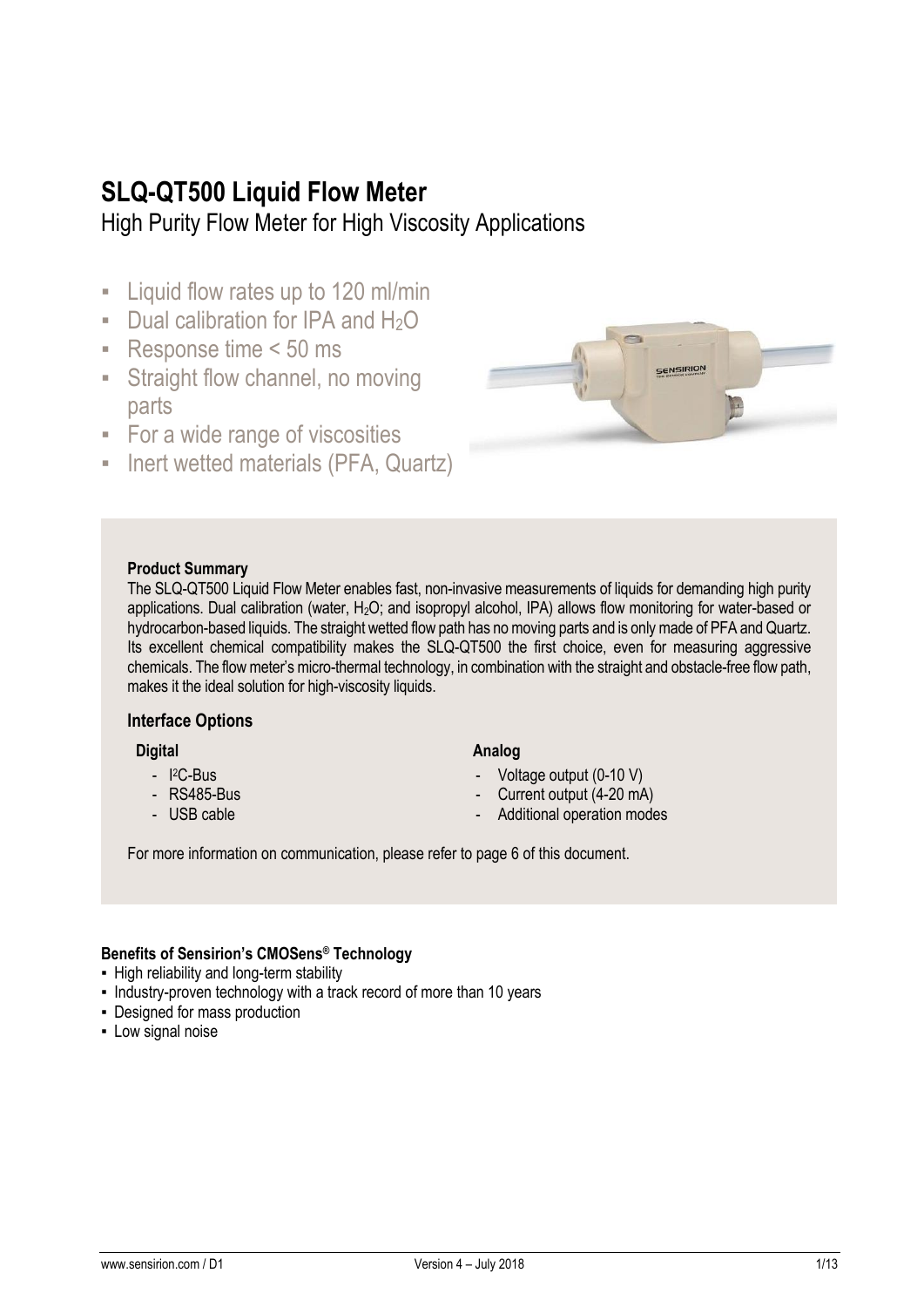# **Content**

| 1 Sensor Performance                    | 3  |
|-----------------------------------------|----|
| 2 Specifications                        | 4  |
| 3 Sensor Output Signal Description      | 5  |
| 4 Communication Interface Description   | 6  |
| 5 Fluidic Specification and Connections |    |
| 6 Mechanical Specifications             | 8  |
| 7 Cleanliness of Flow Path              | 9  |
| 8 Ordering Information                  | 10 |
| 9 CE, REACH, RoHS, and WEEE             | 10 |
| 10 Important Notices                    | 11 |
| 11 Headquarters and Subsidiaries        | 12 |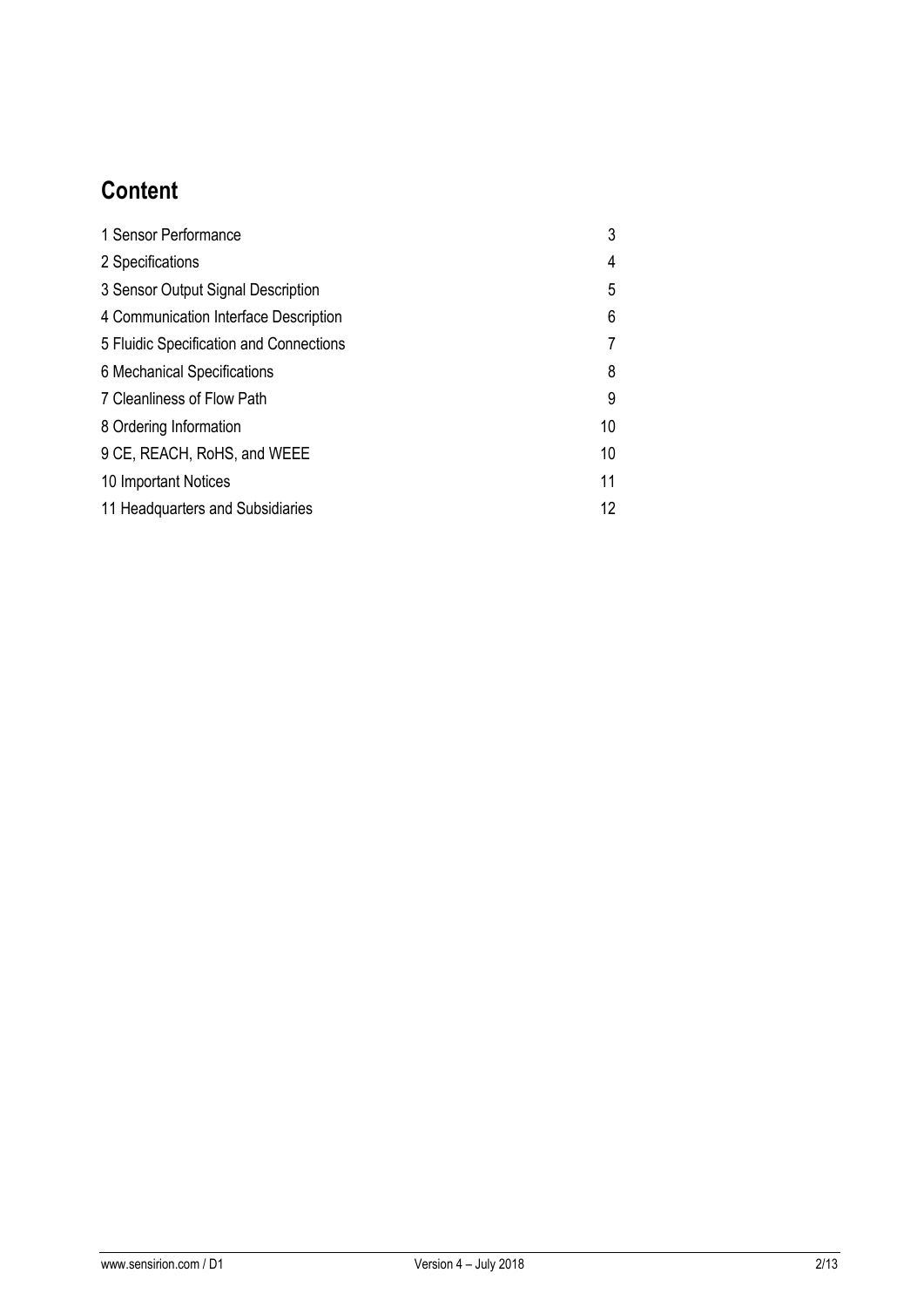## **1 Sensor Performance**

| Parameter                                      | SLQ-QT500 (IPA) | SLQ-QT500 (H <sub>2</sub> O) | Unit                  |
|------------------------------------------------|-----------------|------------------------------|-----------------------|
| Full scale flow rate                           | 2000 (120)      | 2000 (120)                   | $\mu$ /s (ml/min)     |
| Flow meter output limit <sup>1</sup>           | 2500 (150)      | 2500 (150)                   | $\mu$ /s (ml/min)     |
| Accuracy below full scale <sup>2</sup>         | 5               | 5 <sup>3</sup>               | % of measured value   |
| (whichever error is larger)                    | 0.125           | 0.125                        | % of full scale       |
| Repeatability below full scale                 | 0.5             | 0.5                          | % of measured value   |
| (whichever error is larger)                    | 0.0125          | 0.0125                       | % of full scale       |
| Temperature coefficient                        | 0.15            | 0.15                         | % measured value / °C |
| (additional error per °C; whichever is larger) | 0.00375         | 0.00375                      | % full scale / °C     |
| Mounting orientation sensitivity <sup>4</sup>  | 2.5             | 1.0                          | % of full scale       |

**Table 1:** Performance of the SLQ-QT500 (all data for medium IPA, 23°C, unless otherwise noted)

#### **1.1 Specification Charts**



Figure 1: Flow meter accuracy and repeatability across the flow range. Relative error in % of measured value (left column) and absolute error in µl/s (right column) for IPA (top) and H2O (bottom)

<sup>1</sup> Flow rate at which the flow meter output saturates

<sup>2</sup> Accuracy with straight inlet tube

<sup>3</sup> Accuracy below ±1000 µl/s. See the charts for the accuracy specification between 1000 µl/s and 2500 µl/s

<sup>4</sup> Maximum additional offset when mounted vertically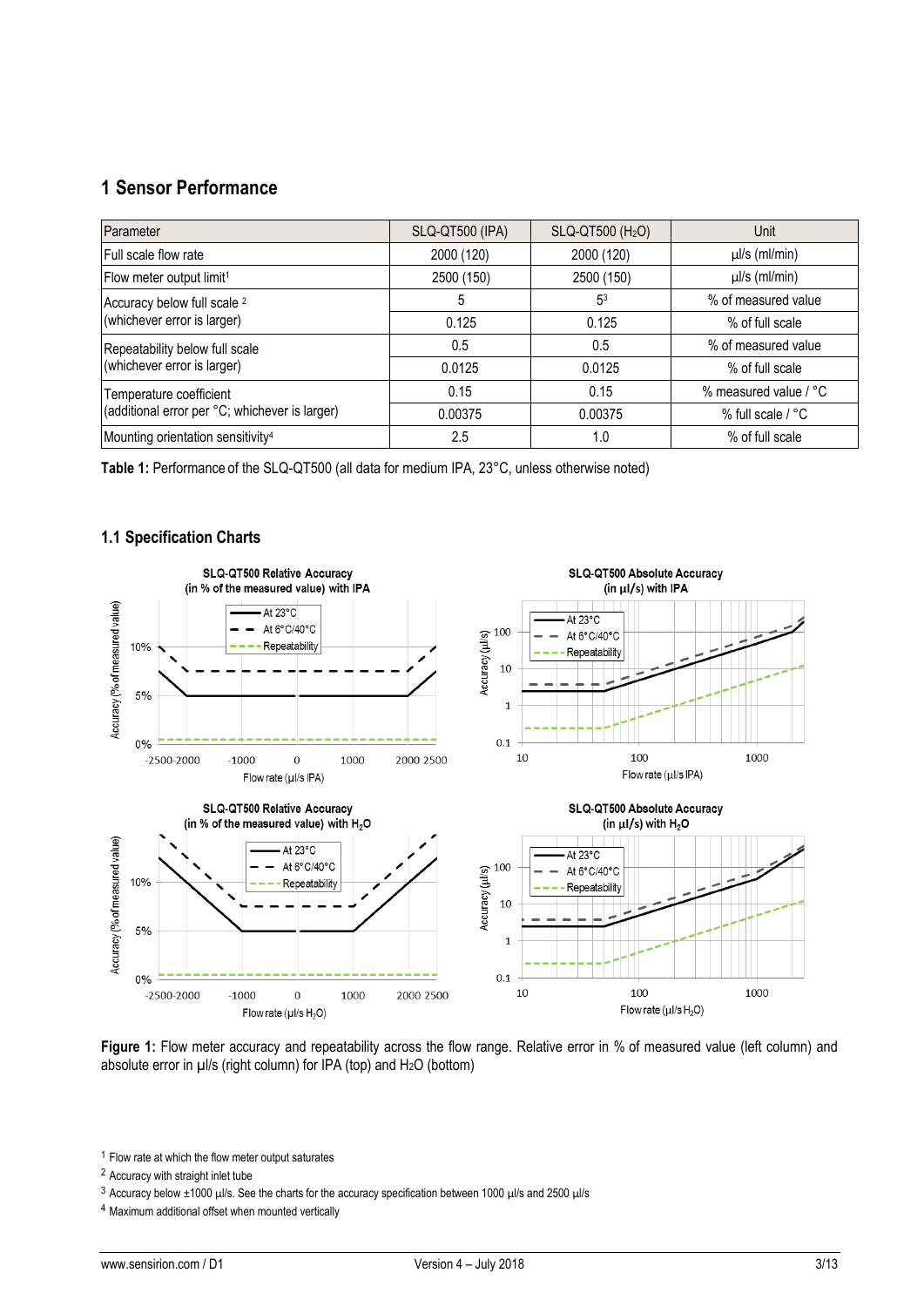## **2 Specifications**

#### **2.1 Electrical Specifications**

This section describes the electrical specification when connecting directly to the sensor's M8 connector for I<sup>2</sup>C communication. The preferred mode of communication is via the SCC1 interface cables. See the respective SCC1 cable datasheets for further details.

| Parameter         | Symbol | Conditions  | IMin. | vpical   | Max.   | Units | Comments             |
|-------------------|--------|-------------|-------|----------|--------|-------|----------------------|
| Supply voltage DC | VDD    |             | v.v   | c<br>v.v | י ט    |       |                      |
| Supply current    | IDD    | Measurement |       | v.       | - 16.5 | mA    | Е.<br>$VDD =$<br>ບ.ບ |

**Table 2:** DC characteristics

#### **2.2 Timing Specifications**

| Parameter                       | Symbol    | Min. | <b>Typical</b> | Max. | <b>Units</b> | <b>Comments</b>                                                                                             |
|---------------------------------|-----------|------|----------------|------|--------------|-------------------------------------------------------------------------------------------------------------|
| <b>Power-up time</b>            | teu       |      |                | 25   | ms           | Time to sensor ready                                                                                        |
| Flow detection response<br>time |           |      | <50            |      | Ims          | Response time to flow changes ( $\tau$ <sub>63</sub> )                                                      |
| <sup>2</sup> C SCL frequency    | $f_{12C}$ |      | 100            | 400  | kHz          |                                                                                                             |
| Readout frequency               |           | 12.5 | 200            | 1000 | <b>Hz</b>    | Depending on Resolution setting. Sampling time for 9 bit<br>resolution: 1 ms, for 16 bit resolution: 74 ms. |

**Table 3:** Timing specifications

#### **2.3 Absolute Minimum and Maximum Ratings**

| Parameter                                   | Rating                  | <b>Unit</b>                                               |
|---------------------------------------------|-------------------------|-----------------------------------------------------------|
| <b>Operating temperature</b>                | $+5+50(+41+122)$        | $\degree$ C ( $\degree$ F)                                |
| Operating humidity                          | 095 %, non-condensing   | % RH                                                      |
| Short term storage temperature <sup>5</sup> | $-10+60 (+14+140)$      | $\mathsf{I}^\circ \mathsf{C}$ ( $\mathsf{P} \mathsf{F}$ ) |
| Short term storage humidity <sup>5</sup>    | $095$ %, non-condensing | % RH                                                      |
| Maximum supply voltage                      | 4.0                     |                                                           |

**Table 4:** Absolute minimum and maximum ratings

#### **2.4 Electrical Connector and Pinout**

The flow meter is equipped with a male connector type M8, 4-pin, threaded lock according to IEC 61076-2-101 (Ed. 1)/ IEC 60947-5-2, and is compatible with Sensirion's SCC1 interface cables.

| Pin |             |   |
|-----|-------------|---|
|     | SDA (data)  |   |
|     | <b>GND</b>  |   |
|     | VDD         | 2 |
|     | SCL (clock) |   |
|     |             |   |

**Table 5:** Electrical pinout

<sup>5</sup> Flow path empty. Short term storage refers to temporary conditions during e.g. transport.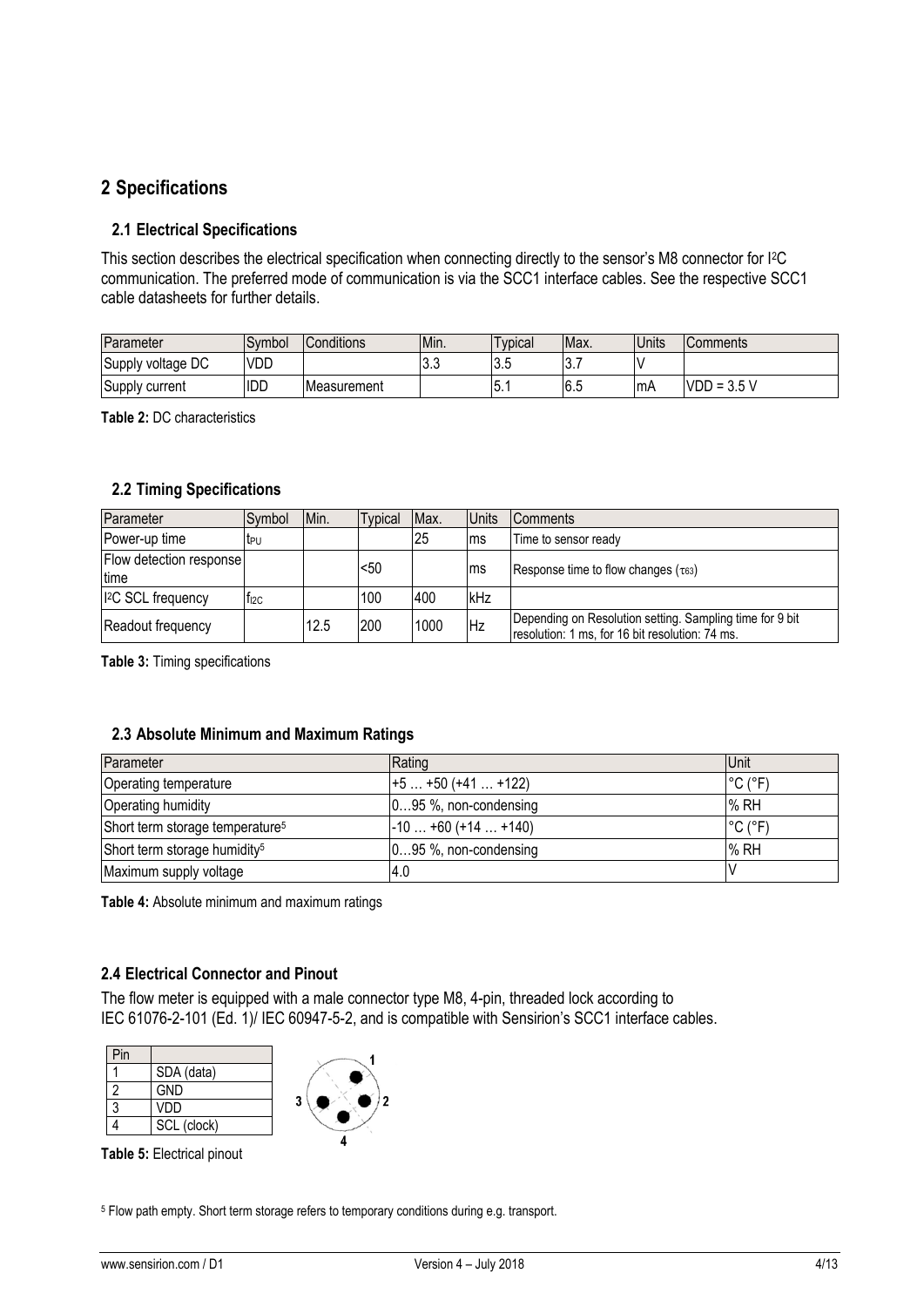## **3 Sensor Output Signal Description**

#### **3.1 Calibration Field Information**

The SLQ-QT500 Liquid Flow meter holds two calibrations, one for isopropyl alcohol (IPA) and one for water. Each calibration is stored on a separate calibration field (CF):

- **Calibration field 0: IPA (factory default)**
- $\blacksquare$  Calibration field 2: H<sub>2</sub>O

The default calibration field (i.e. the active calibration field at power up) can be permanently changed via I<sup>2</sup>C or RS485 commands. Alternatively, the default calibration field can be changed using the USB-RS485 Sensor Viewer which is part of the Flow Meter Kit and also available in the download center on the Sensirion liquid flow webpage. [www.sensirion.com/liquidflow-download](http://www.sensirion.com/liquidflow-download)

The standard calibrations cover the flow range from -2500 µl/s to +2500 µl/s. Extended calibration ranges for both IPA and water are available on request.

#### **3.2 Sensor Measurement Configuration**

The default configuration of the SLQ-QT500 sensor's micro-heater is optimized for the measurement of short dispensing processes. For measuring continuous flow rates, a different setting for the micro-heater is preferred. The default setting can be permanently changed via I<sup>2</sup>C or RS485 commands. Alternatively, the default heater setting can be changed using the USB-RS485 Sensor Viewer software.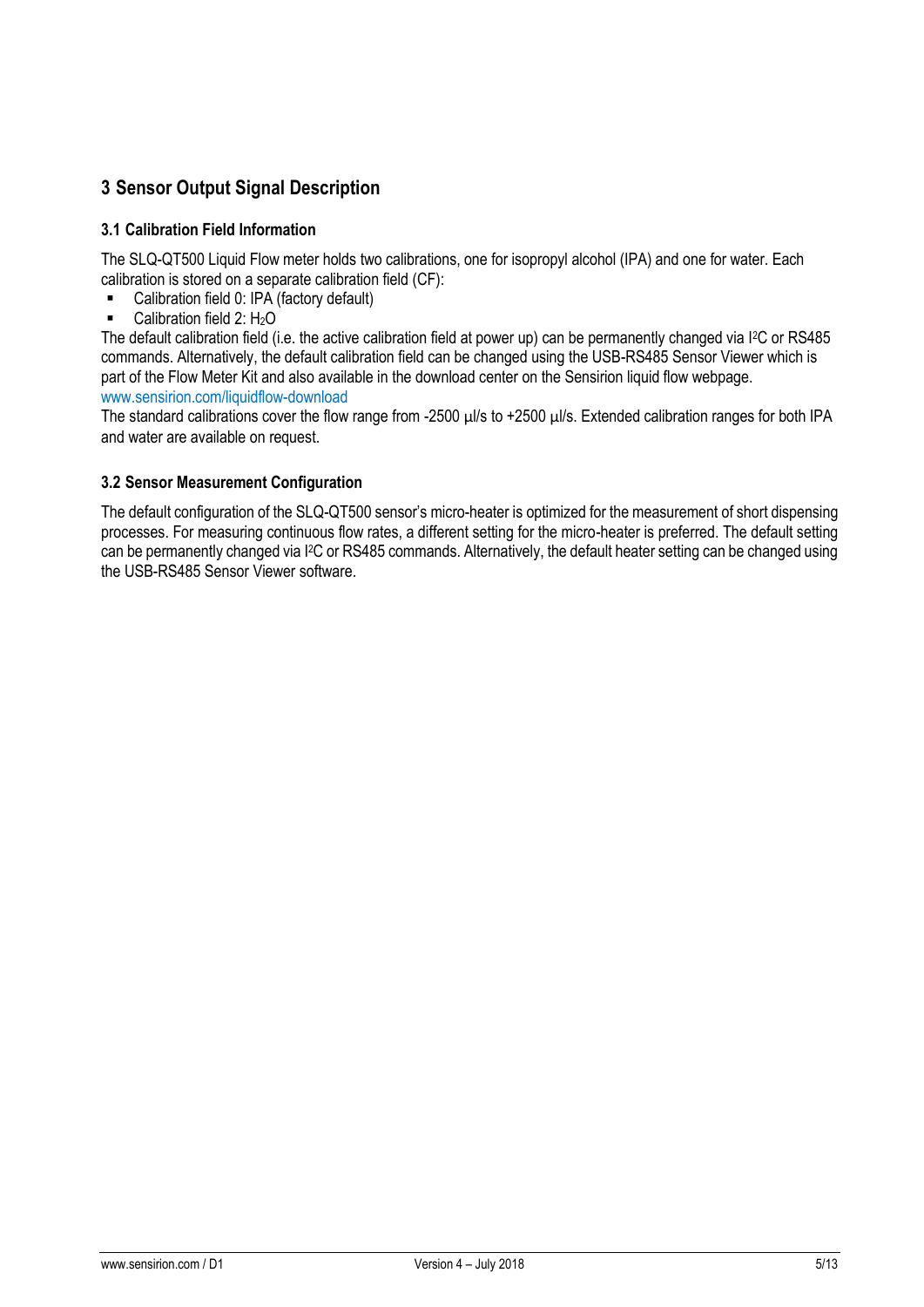## **4 Communication Interface Description**

The preferred mode of operation for the SLQ-QT500 flow meter is via the digital RS485, analog 0-10 V, or analog 4-20 mA SCC1 interface cables.

#### **4.1 Digital Communication via RS485-Bus**

The SCC1-RS485 Sensor Cable for liquid flow meters provides communication via the RS485 interface for use in a demanding industrial automation environment. In addition to the standard commands available in the I²C interface of the flow meter, the incorporated microcontroller of the cable provides more complex logic such as a dispense volume totalizer, automatic dispense detection, automatic heater control and a data buffer for asynchronous readout.

For further information please see the SCC1-RS485 Sensor Cable datasheet, available on [www.sensirion.com/liquidflow-download.](http://www.sensirion.com/liquidflow-download)

#### **4.2 Analog 0-10 V Communication**

The SCC1-ANALOG Sensor Cable allows simple and quick readout of Sensirion's liquid flow meters by converting the digital flow meter reading to an 0...10 V voltage output. The output scaling of the cable can be configured by the user and the cable additionally features a configurable digital (high/low) output with two different modes of operation (Flow Switch / Volume Counter).

For further information please see the SCC1-ANALOG Sensor Cable datasheet, available on [www.sensirion.com/liquidflow-download.](http://www.sensirion.com/liquidflow-download)

#### **4.3 Analog 4-20 mA (0-20 mA) Communication**

The SCC1-CURRENT Sensor Cable converts the sensor's digital signal to a 4…20 mA (0…20 mA) current output. The output scaling and the additional digital (high/low) output of the cable can be configured in the same way as for the SCC1-ANALOG voltage output cable.

For further information please see the SCC1-CURRENT Sensor Cable datasheet, available on [www.sensirion.com/liquidflow-download.](http://www.sensirion.com/liquidflow-download)

#### **4.4 Communication via USB Cable**

The Sensirion SCC1-USB Sensor Cable provides an easy to use USB interface for laboratory and desktop use, especially in combination with the USB-RS485 Sensor Viewer software. Additionally, the SCC1-USB is used to configure the outputs of the SCC1-ANALOG and SCC1-CURRENT interface cables.

For further information please see the SCC1-USB Sensor Cable datasheet, available on [www.sensirion.com/liquidflow-download.](http://www.sensirion.com/liquidflow-download)

#### **4.5 Digital Communication via I <sup>2</sup>C Bus**

The SLQ-QT500 liquid flow meter has been designed for use with the SCC1 interface cables. For special applications, direct communication with the flow meter via the standard I<sup>2</sup>C-interface is possible. The physical interface consists of two bus lines, a data line (SDA) and a clock line (SCL) which need to be connected via pull-up resistors to the bus voltage of the system.

These lines have to be used on 3.3 V level with a recommended clock frequency of 100 kHz. For the detailed specifications of this I<sup>2</sup>C communication, please refer to specific I<sup>2</sup>C Application Notes from Sensirion.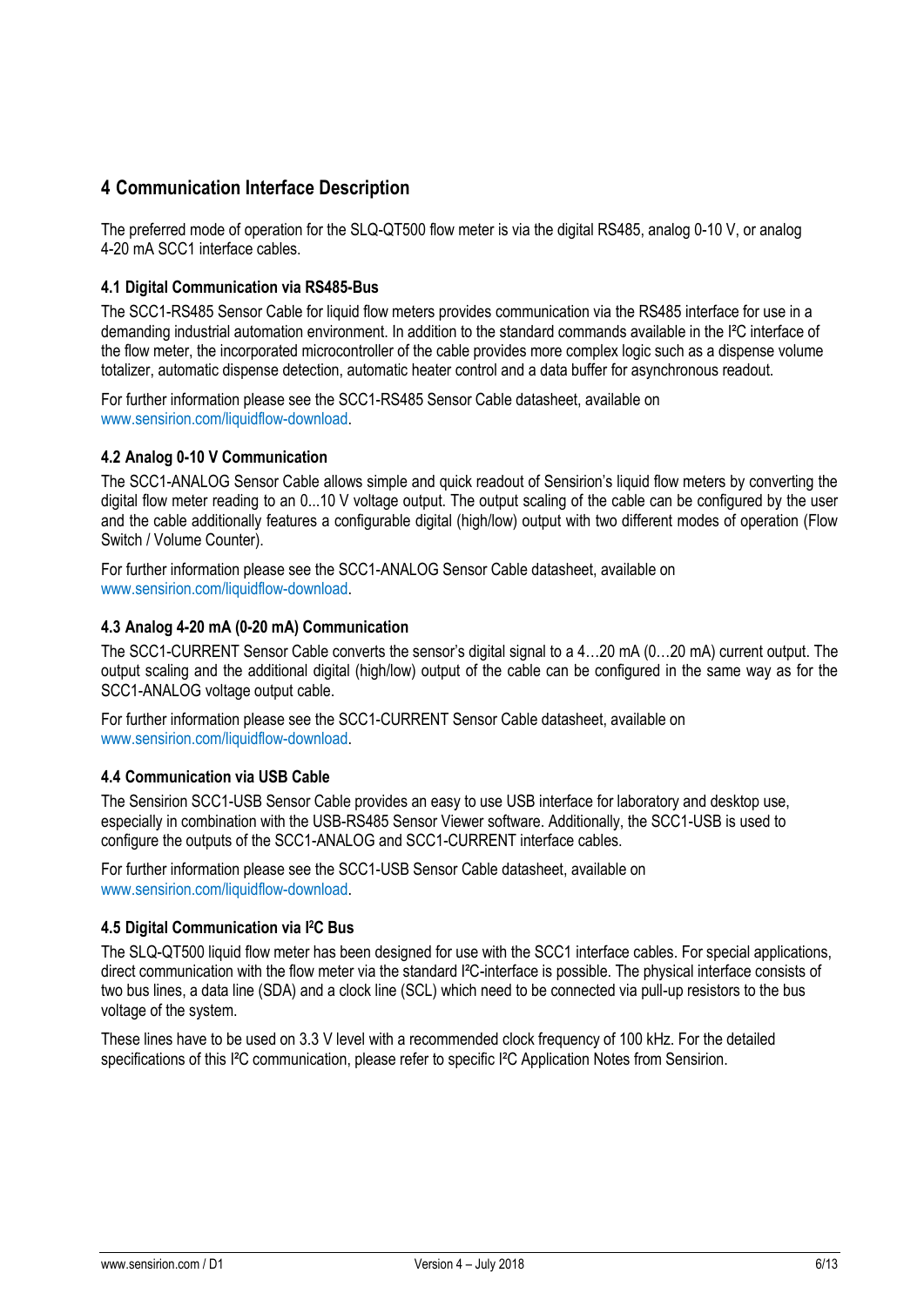## **5 Fluidic Specification and Connections**

| Parameter                                                           | SLQ-QT500                               |
|---------------------------------------------------------------------|-----------------------------------------|
| <b>Fluidic connection</b>                                           | PFA tube, 6.35 mm (1/4") OD, 4.35 mm ID |
| Pressure drop (at 120 ml/min, IPA, 23°C, with full length PFA tube) | $<$ 2 mbar                              |
| Total internal volume (including full length PFA tube)              | 5 <sub>m</sub>                          |

**Table 6:** Fluidic specifications

#### **5.1 Fluidic Connection Method**

Fluidic connection to the SLQ-QT500 is established by directly connecting to the sensor's 1/4" outer diameter (OD) PFA tubing. A variety of suitable fittings, connectors, and unions is available from different suppliers. Most connectors for 1/4" OD plastic tubing will work. The exact type needs to be determined by the user depending on the user's application.

#### **5.2 PFA Connection Tubing**

The flow meter has been robustly engineered to ensure the internal PFA to Quartz interface provides a dependable seal without using any additional adhesives or gasket sealing materials. This tightly integrated design prohibits any disassembly without damaging internal components; never disassemble the flow meter or attempt to replace the PFA tubing!

Shortening the PFA tubing by cutting to the desired length is possible. Please consider the following basic quidelines.

#### **IMPORTANT NOTE: Make sure to always leave tubing of sufficient length (depending on the selected type of**  fitting) before cutting the tube. Cutting the PFA tubing too short will require replacing the flow meter!

Basic guidelines:

- **PFA tubing is non-replaceable.**
- Use tubing adapters for 6.35 mm (1/4 inch) outer-diameter and 4.35 mm inner-diameter PFA tubing.
- For optimum accuracy, it is recommended to leave the tubing on the inlet at its original length, and to keep it straight. This is most important for low viscosity liquids at high flow rates. See table 5 for more details.
- On the outlet side, the tubing can be cut or bent as needed, without affecting the flow meter's accuracy for flow in the positive direction (normal requirements for handling PFA tubing apply).
- Bending of tubing and mounting orientation has no influence on the repeatability of the flow meter. To maintain the same measurement conditions and benefit from the excellent repeatability of the SLQ-QT500, the position and orientation of the flow meter and its connection tubing should be fixed after installation.
- If the PFA tubing is cut, it must be ensured that sufficient length is left to connect the flow meter to your system.

|                                          |                               | Flow rate $(\mu$ /s) |      |                 |
|------------------------------------------|-------------------------------|----------------------|------|-----------------|
|                                          |                               | 1000                 | 1500 | 2000            |
|                                          | 1.0 ( $H_2O$ at 23 $°C$ )     | 6 cm                 | 9 cm | $12 \text{ cm}$ |
| Kinematic viscosity (mm <sup>2</sup> /s) | $2.5$ (IPA at $23^{\circ}$ C) | 3 cm                 | 4 cm | 5 cm            |
|                                          | 5.0                           | 2 cm                 | 2 cm | 3 cm            |

**Table 7:** Recommended minimum length of straight inlet tube depending on viscosity and flow rate. **Important!** This table lists the recommended minimum length from a fluidic point of view. A greater length may be required depending on the selected type of fluidic connector.

.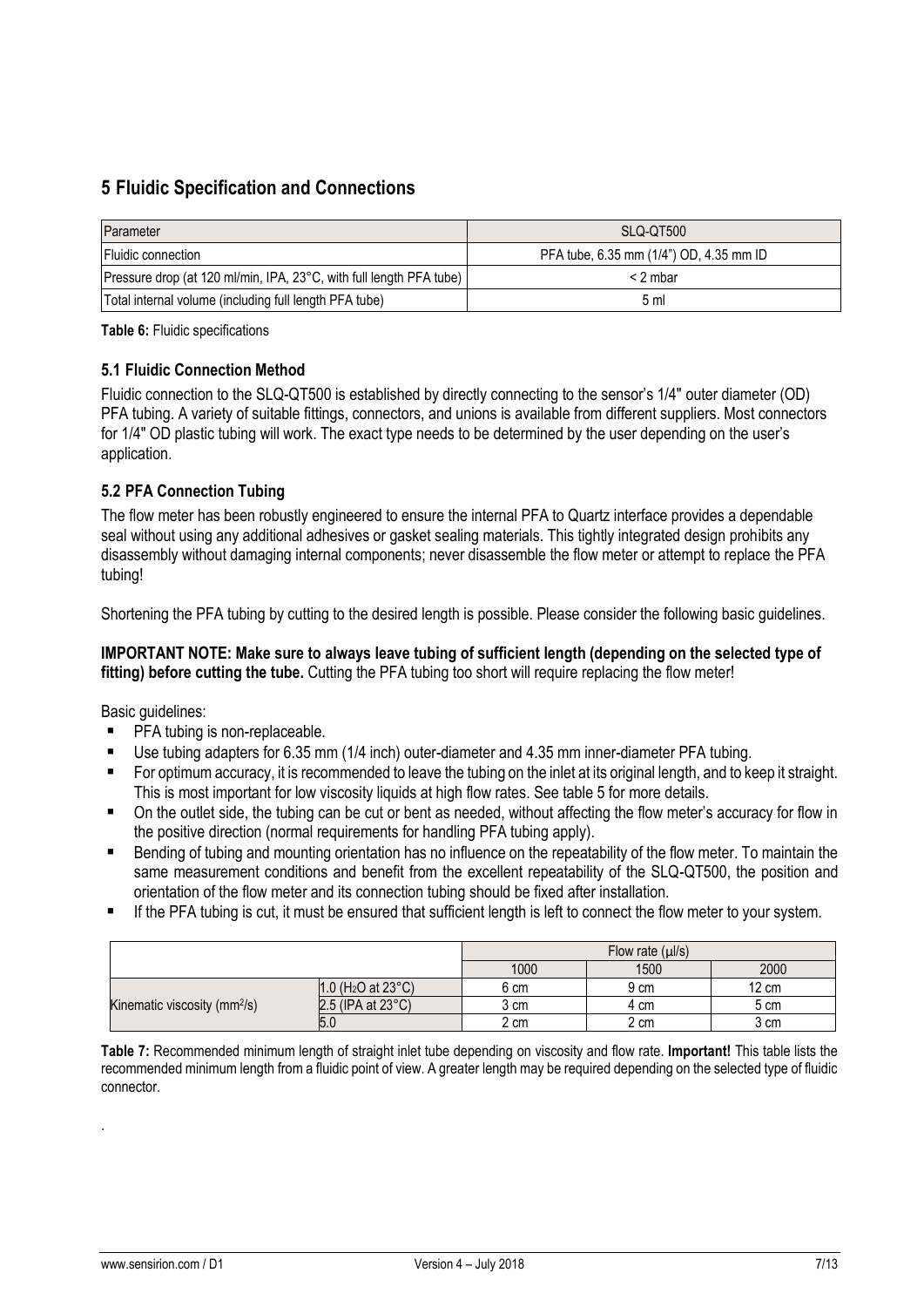## **6 Mechanical Specifications**

| Parameter                                           | SLQ-QT500          |
|-----------------------------------------------------|--------------------|
| Flow meter body dimensions                          | 59 x 35 x 23.2 mm  |
| Flow meter overall length including PFA tubing      | 360±10 mm          |
| Total mass                                          | $-45g$             |
| Ilnner diameter sensor tube                         | $4.5$ mm           |
| Ilnner diameter PFA tube                            | 4.35 mm            |
| Outer diameter PFA tube                             | 6.35 mm (1/4 inch) |
| <b>Protection class</b>                             | IP <sub>54</sub>   |
| Maximum recommended operating pressure <sup>6</sup> | 12 bar (175 psi)   |
| Rated burst pressure                                | 30 bar (435 psi)   |

**Table 8:** Mechanical specifications and pressure rating



**Figure 2:** Dimensions of the SLQ-QT500. All dimensions in mm.

<sup>6</sup> Pressure limited by PFA tubing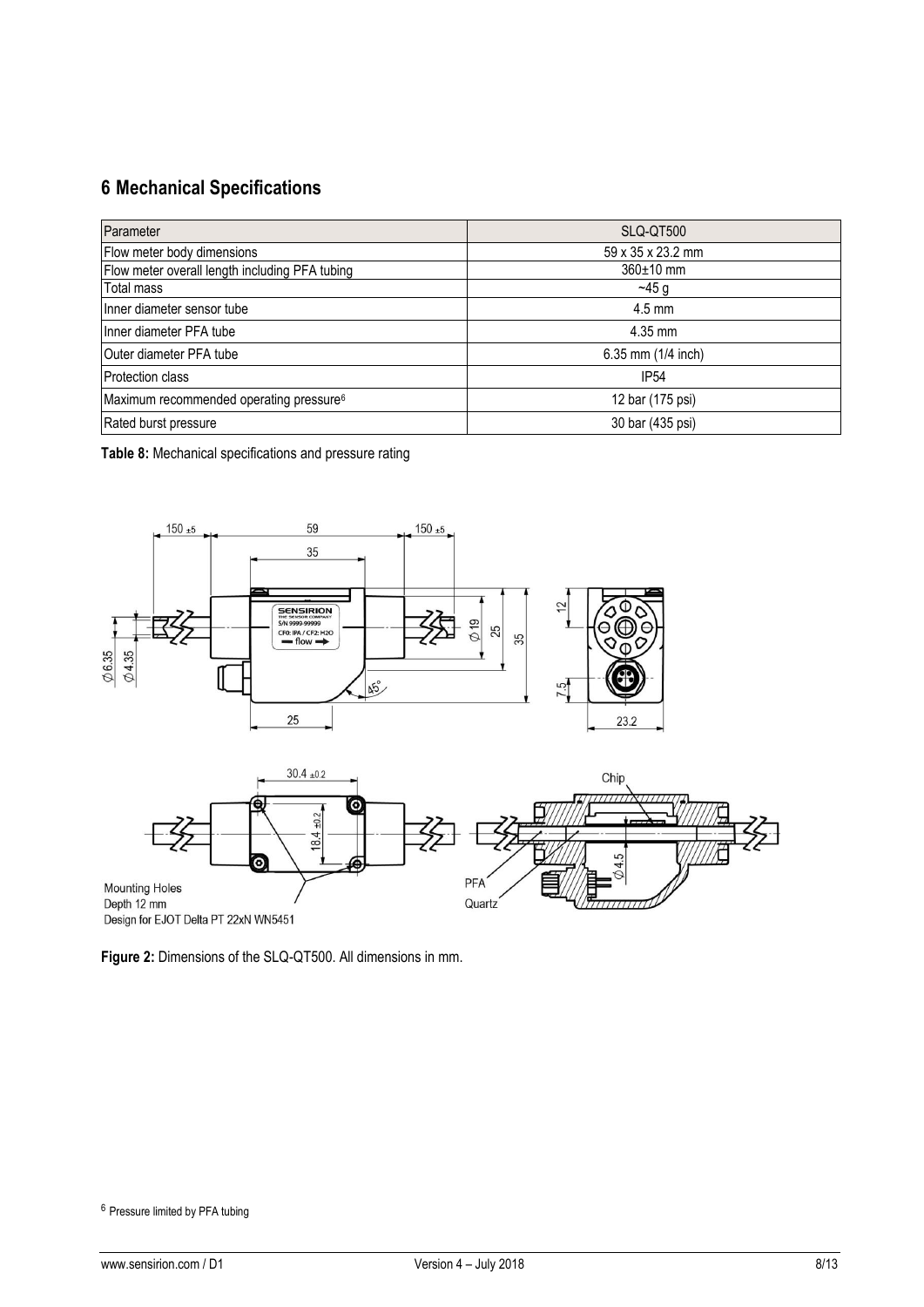#### **6.1 Materials**

| Part                          | Material   | Flammability  |
|-------------------------------|------------|---------------|
| 1/22<br>Connection tubing 1/4 | <b>PFA</b> | UL-94 V-0     |
| Capillary                     | Quartz     | Not flammable |

**Table 9:** Wetted materials

| Part                            | Material        | Flammability  |
|---------------------------------|-----------------|---------------|
| Housing                         | <b>PPS</b>      | UL-94 V-0     |
| Screws and electrical connector | Stainless steel | Not flammable |
| Cables                          | Copper          | Not flammable |
|                                 | <b>ETFE</b>     | UL-94 V-0     |

**Table 10:** Non-wetted materials

#### **6.2 Labels**

The SLQ-QT500 has two labels on opposite sides of the housing. Both labels are solvent resistant and contain the following information

- **Sensirion product name**
- Calibrations on the flow meter: calibration field (CF), type of liquid (H<sub>2</sub>O or IPA), full scale flow rate
- Serial number as text and encoded in 2D bar code
- **Positive flow direction marked by arrow**



**Figure 3:** Labels on SLQ-QT500

### **7 Cleanliness of Flow Path**

#### **7.1 Particles**

The flow path of each SLQ-QT500 flow meter is flushed with ultra-pure water as a final production step before packing. The flow meter is then sealed in PE film under ISO 5 clean room conditions. The particle count limit for the flushing process is less than one detected particle per 1 ml of water, and the detection limit for particles is 100 nm in diameter.

Please contact Sensirion for general customer instructions on cleaning and clean handling of the flow meter.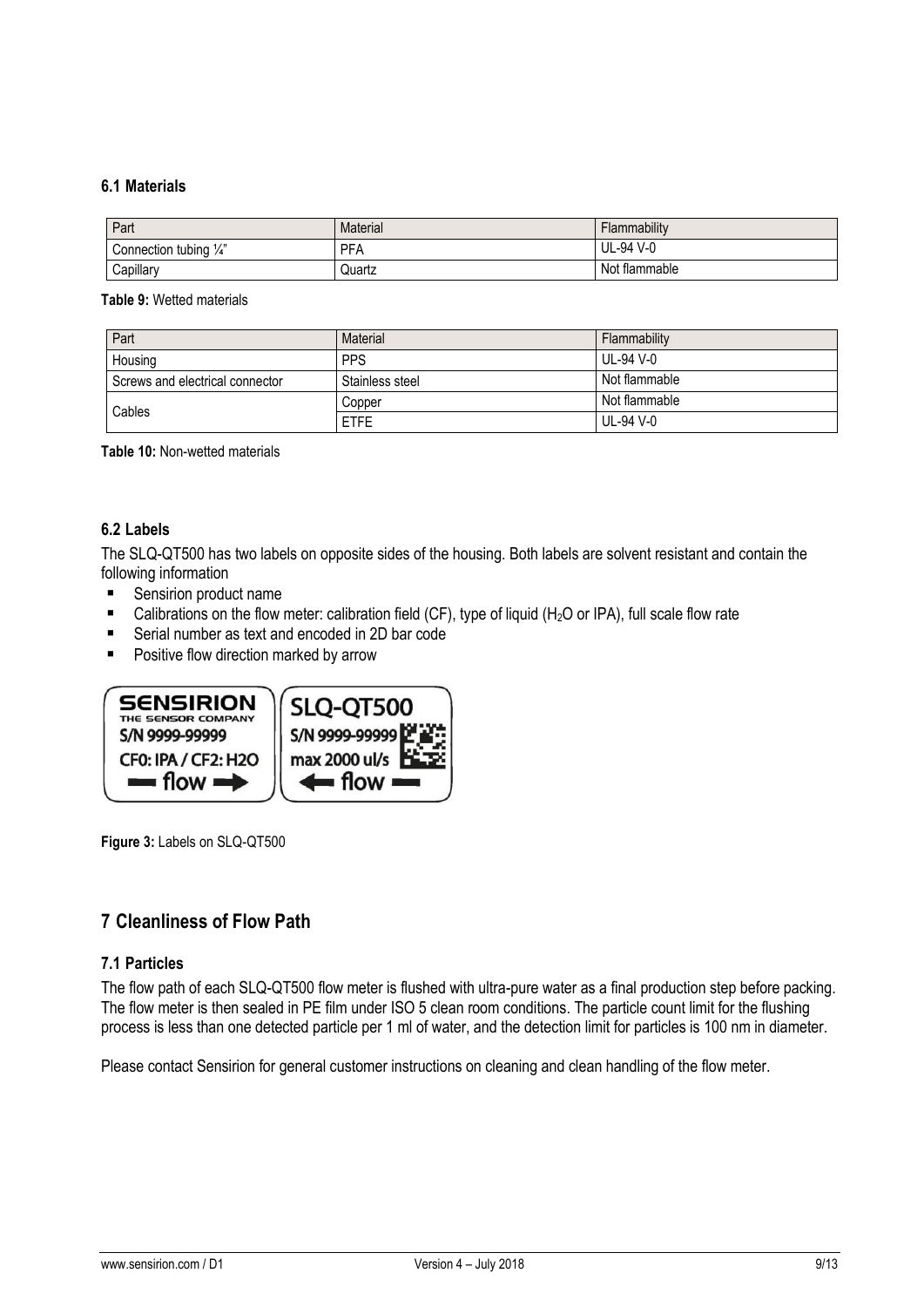## **8 Ordering Information**

For OEM applications, the flow meter can be purchased in larger quantities without any additional parts. For optimum performance, Sensirion recommends using the SLQ-QT500 flow meter in combination with the SCC1 interface cables.

For laboratory use and technology evaluation, the Flow Meter Kit SLQ-QT500 can be ordered. This laboratory-package contains:

- Liquid Flow Meter SLQ-QT500
- PC Software (Viewer & Data Export Tool);
- SCC1-USB 2m Sensor Cable with USB connector for plug-and-play connection to a PC
- SCC1-Analog 2m Sensor Cable with 0-10 V voltage output.

| Product                     | <b>Article Number</b> |
|-----------------------------|-----------------------|
| SLQ-QT500 Liquid Flow Meter | 1-100963-01           |
| Flow Meter Kit SLQ-QT500    | 1-101004-01           |

Interface Cables:

| 1-100804-01 |
|-------------|
| 1-101122-01 |
| 1-101072-01 |
| 1-101219-01 |
| 1-101667-01 |
| 1-101007-01 |
|             |

**Table 11:** Ordering information

## **9 CE, REACH, RoHS, and WEEE**

The SLQ-QT500 complies with requirements of the following directives and regulations:



- The device complies with norm EN 50081-2 (Emission Test Series), EN 50082-2 (Immunity Test Series) and ESD protection when used in combination with the SCC1-RS485, SCC1-ANALOG, or SCC1-CURRENT Sensor Cables.
- EU Directive 1907/2006/EC concerning Registration, Evaluation, Authorization and Restriction of Chemicals (**REACH**)
- EU Directive 2002/65/EC on the restriction of certain hazardous substances in electric and electronic equipment (**RoHS**), OJ01.01.2011
- EU Directive 2002/96/EC on waste electrical and electronic equipment (**WEEE**), OJ13.02.2003; esp. its Article 6 (1) with Annex II.

Î.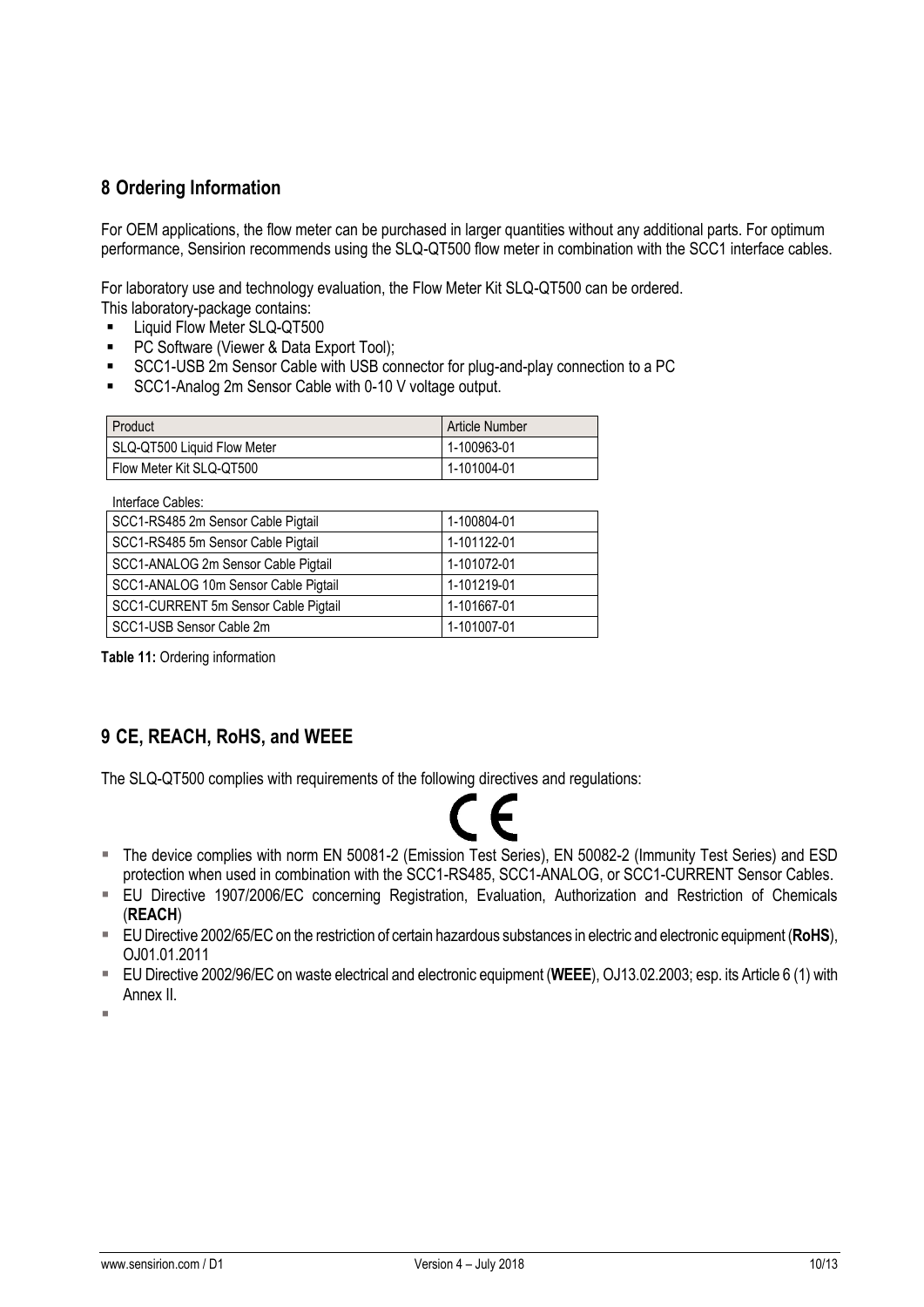### **10 Important Notices**

#### **10.1 Warning, Personal Injury**

**Do not use this product as safety or emergency stop devices or in any other application where failure of the product could result in personal injury. Do not use this product for applications other than its intended and authorized use. Before installing, handling, using or servicing this product, please consult the data sheet and application notes. Failure to comply with these instructions could result in death or serious injury.**

If the Buyer shall purchase or use SENSIRION products for any unintended or unauthorized application, Buyer shall defend, indemnify and hold harmless SENSIRION and its officers, employees, subsidiaries, affiliates and distributors against all claims, costs, damages and expenses, and reasonable attorney fees arising out of, directly or indirectly, any claim of personal injury or death associated with such unintended or unauthorized use, even if SENSIRION shall be allegedly negligent with respect to the design or the manufacture of the product.

#### **10.2 ESD Precautions**

The inherent design of this component causes it to be sensitive to electrostatic discharge (ESD). To prevent ESD-induced damage and/or degradation, take customary and statutory ESD precautions when handling this product.

#### **10.3 Warranty**

SENSIRION warrants solely to the original purchaser of this product for a period of 12 months (one year) from the date of delivery that this product shall be of the quality, material and workmanship defined in SENSIRION's published specifications of the product. Within such period, if proven to be defective, SENSIRION shall repair and/or replace this product, in SENSIRION's discretion, free of charge to the Buyer, provided that:

▪ notice in writing describing the defects shall be given to SENSIRION within fourteen (14) days after their appearance;

▪ such defects shall be found, to SENSIRION's reasonable satisfaction, to have arisen from SENSIRION's faulty design, material, or workmanship;

▪ the defective product shall be returned to SENSIRION's factory at the Buyer's expense; and

▪ the warranty period for any repaired or replaced product shall be limited to the unexpired portion of the original period.

This warranty does not apply to any equipment which has not been installed and used within the specifications recommended by SENSIRION for the intended and proper use of the equipment. EXCEPT FOR THE WARRANTIES EXPRESSLY SET FORTH HEREIN, SENSIRION MAKES NO WARRANTIES, EITHER EXPRESS OR IMPLIED, WITH RESPECT TO THE PRODUCT. ANY AND ALL WARRANTIES, INCLUDING WITHOUT LIMITATION, WARRANTIES OF MERCHANTABILITY OR FITNESS FOR A PARTICULAR PURPOSE, ARE EXPRESSLY EXCLUDED AND DECLINED.

SENSIRION is only liable for defects of this product arising under the conditions of operation provided for in the data sheet and proper use of the goods. SENSIRION explicitly disclaims all warranties, express or implied, for any period during which the goods are operated or stored not in accordance with the technical specifications.

SENSIRION does not assume any liability arising out of any application or use of any product or circuit and specifically disclaims any and all liability, including without limitation consequential or incidental damages. All operating parameters, including without limitation recommended parameters, must be validated for each customer's applications by customer's technical experts. Recommended parameters can and do vary in different applications.

SENSIRION reserves the right, without further notice, (i) to change the product specifications and/or the information in this document and (ii) to improve reliability, functions and design of this product.

Copyright© 2018, by SENSIRION. CMOSens® is a trademark of Sensirion All rights reserved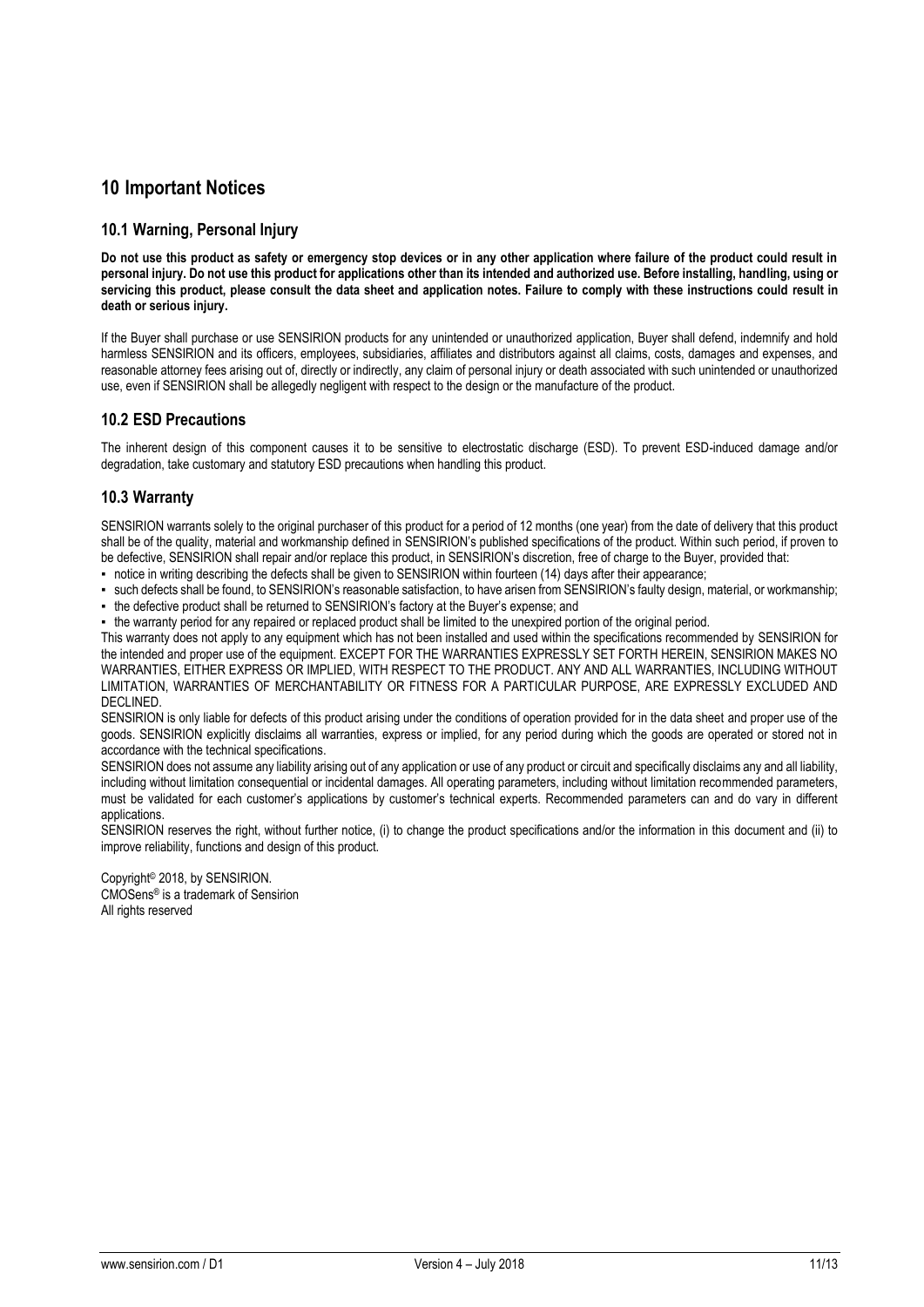## **11 Headquarters and Subsidiaries**

**Sensirion AG** Laubisruetistr. 50 CH-8712 Staefa ZH

**Switzerland** 

phone: +41 44 306 40 00 fax: +41 44 306 40 30 info@sensirion.com

www.sensirion.com

**Sensirion Taiwan Co. Ltd** phone: +886 3 5506701 info@sensirion.com

**Sensirion Inc., USA** phone: +1 312 690 5858 info-us@sensirion.com www.sensirion.com

**Sensirion Japan Co. Ltd.** phone: +81 3 3444 4940 info-jp@sensirion.com www.sensirion.co.jp

**Sensirion Korea Co. Ltd.** phone: +82 31 337 7700~3 info-kr@sensirion.com www.sensirion.co.kr

**Sensirion China Co. Ltd.** phone: +86 755 8252 1501 info-cn@sensirion.com www.sensirion.com.cn

www.sensirion.com To find your local representative, please visit www.sensirion.com/distributors